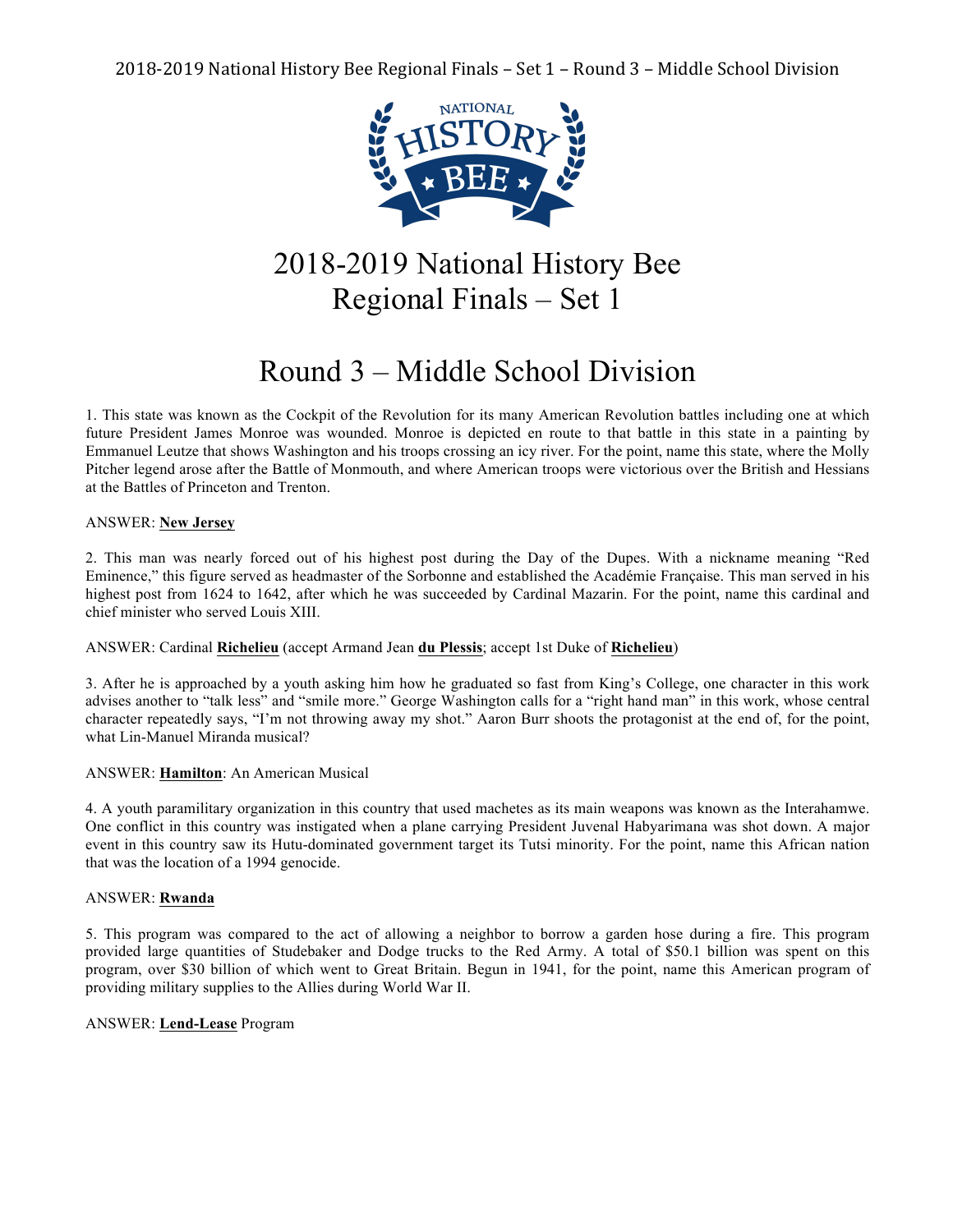6. This man embellished a conversation between the monarch he served and Count Benedetti, resulting in the Ems Dispatch. In a speech before a Budget Committee, this man claimed that the "great questions of the time" would be solved by "iron and blood". The doctrine of realpolitik [**ray-AHL-poh-li-teek**] was used by this "Iron Chancellor" who served Kaiser Wilhelm I. For the point, name this nineteenth-century Prussian statesman.

#### ANSWER: Otto von **Bismarck**

7. The 1997 Asian financial crisis started in this modern-day country, where a group known as the Yellow Shirts led a coup against onetime Prime Minister Thaksin Shinawatra. The Chakri Dynasty rules over this country that is currently led by the tenth king with the name Rama. The musical *The King and I* is set in this country that was formerly called Siam. For the point, name this country where kings have ruled from Bangkok.

# ANSWER: **Thailand**

8. At one battle during this war, a general famously told his subordinate "you may fire when ready Gridley." Joseph Pulitzer was among the press magnates who instigated this war with the scandal-filled techniques of yellow journalism. The explosion of the *USS Maine* in Havana Harbor helped cause this war that Teddy Roosevelt fought in. For the point, name this 1898 war between the U.S. and a European power.

## ANSWER: **Spanish-American** War

9. This nephew of François Gravé Du Pont was wounded in the leg while engaging in a fight accompanied by 300 Huron warriors. This man mapped the St. Lawrence River roughly 60 years after a voyage along it was undertaken by Jacques Cartier. Quebec City was founded by, for the point, what explorer considered the "Father of New France" and the namesake of a large lake between New York and Vermont?

## ANSWER: Samuel de **Champlain** (accept Lake **Champlain**)

10. This man created the Black Maria, which was the first film production studio in America. The kinetograph was a small camera-like device that was one of the over 1,000 patents that this man held. This "Wizard of Menlo Park" was a major champion of direct current and opposed the alternate current electricity solution recommended by Nikola Tesla. For the point, name this inventor of the light bulb.

#### ANSWER: Thomas Alva **Edison**

11. Bill O'Reilly wrote a book focusing on the death of this general. The relief of Bastogne was engineered by this general, who claimed that "Americans love to fight" during a speech he gave to the Third Army. In response to complaints about shell shock, this man infamously slapped two soldiers during the Sicily campaign. For the point, name this flamboyant World War II general nicknamed "Old Blood and Guts."

#### ANSWER: George S. **Patton**

12. Protests that called for the closure of this structure came to be known as the Peaceful Revolution. A teenager named Peter Fechter died attempting to cross this structure near a section known as Checkpoint Charlie. Ronald Reagan once asked Mikhail Gorbachev to "tear down" this structure. Finally brought down in 1989, for the point, name this boundary that separated the two halves of Germany's capital.

#### ANSWER: **Berlin Wall**

13. A palatial complex known as the Domus Aurea was built under this emperor. This man's reign came to an end following a revolt by the Gallic governor Vindex that helped bring this man's successor Galba to power. Seneca tutored this emperor who was in power during a 64 AD natural disaster that was blamed on the Christians. For the point, name this infamous Roman emperor who allegedly fiddled while Rome burned.

#### ANSWER: **Nero**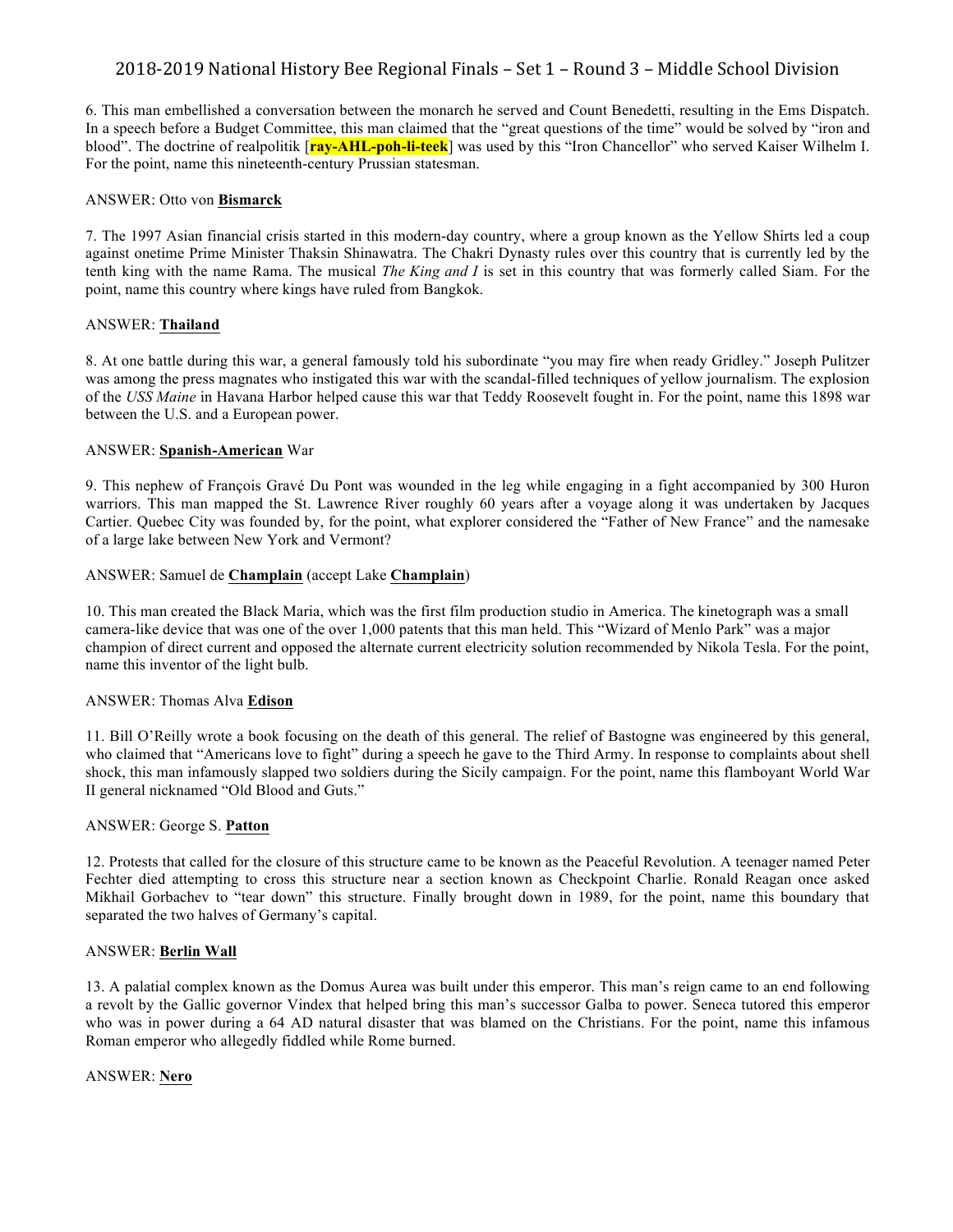14. A UN buffer zone in this country exists in the largely destroyed city of Quneitra. The Alawite sect of Islam dominates the government of this country. In 2017, control over this country's city of Raqqa was wrestled away from ISIS. The FSA is a major faction in an ongoing conflict in this country led by Bashar al-Assad. For the point, name this country whose civil war continues to affect cities like Aleppo and Damascus.

#### ANSWER: **Syria**

15. This man claimed that violence against loyalists born in a certain country was justified in his Decree of War to the Death. This man's forces won the Battles of Carabobo and Boyaca, the later of which was part of his New Granada campaign. Jose de San Martin met with this general at the Guayaquil Conference. For the point, name this "Liberator" who helped several South American countries achieve independence.

## ANSWER: Simon **Bolivar**

16. Roughly sixth months before the issuing of this document, its author read a preliminary version to Gideon Welles and William Seward. Victory at the Battle of Antietam prompted the eventual issuing of this document on New Years Day in 1863. For the point, name this executive order signed by Lincoln that freed African-American slaves in areas controlled by the confederacy.

# ANSWER: **Emancipation Proclamation**

17. In the first of the four of these events, one participant used a powdered solution called Lazy Shave to cover his five o'clock shadow. 70 million people watched the first of these events, the perceived outcome of which differed based on whether it was heard on radio or seen on television. Occurring as part of the 1960 presidential campaign, for the point, name this series of presidential debates.

ANSWER: **Nixon-Kennedy** debates (accept **1960** Presidential **Election debates** before mentioned; accept obvious equivalents including mentions of Richard Milhous **Nixon** and John Fitzgerald **Kennedy**)

18. In 1386, a diplomatic alliance was established between this country and England by the terms of the Treaty of Windsor. The Houses of Aviz and Braganza ruled this country that experienced much maritime expansion thanks to Henry the Navigator. The first ocean route from Europe to Asia was established after this country's explorer Vasco da Gama reached India. For the point, name this Iberian country with capital at Lisbon.

# ANSWER: **Portugal**

19. In a song about this conflict, John Fogerty repeatedly claims "it ain't me" before saying that he isn't the title "Fortunate Son." In "Born in the U.S.A," Bruce Springsteen references this war when he says he "had a brother at Khe Sanh." Multiple songs titled "Agent Orange" dealt with this war. Musicians often protested the draft during, for the point, what war of the 1960s that took place in an Asian country?

#### ANSWER: **Vietnam War**

20. Giorgio Vasari wrote that this man "displayed infinite grace" and "cultivated his genius so brilliantly." This man's patron, Francis I, claimed to have held this man in his arms as he died. Among the "dream machines" that this man designed was a pre-modern parachute. Born in the Republic of Florence in 1452, for the point, name this "Renaissance Man" and artist who painted the *Mona Lisa*.

#### ANSWER: Leonardo **da Vinci** (prompt on "Leonardo")

21. Two days before this document was signed, a similar document known as the Lee Resolution was passed by the same body. One of the truths listed as "self-evident" in this document is the notion that "all men are created equal". The Library of Congress holds the official copy of this document that Thomas Jefferson wrote. Signed on July  $4<sup>th</sup>$ , 1776, for the point, name this founding American document.

#### ANSWER: **Declaration of Independence**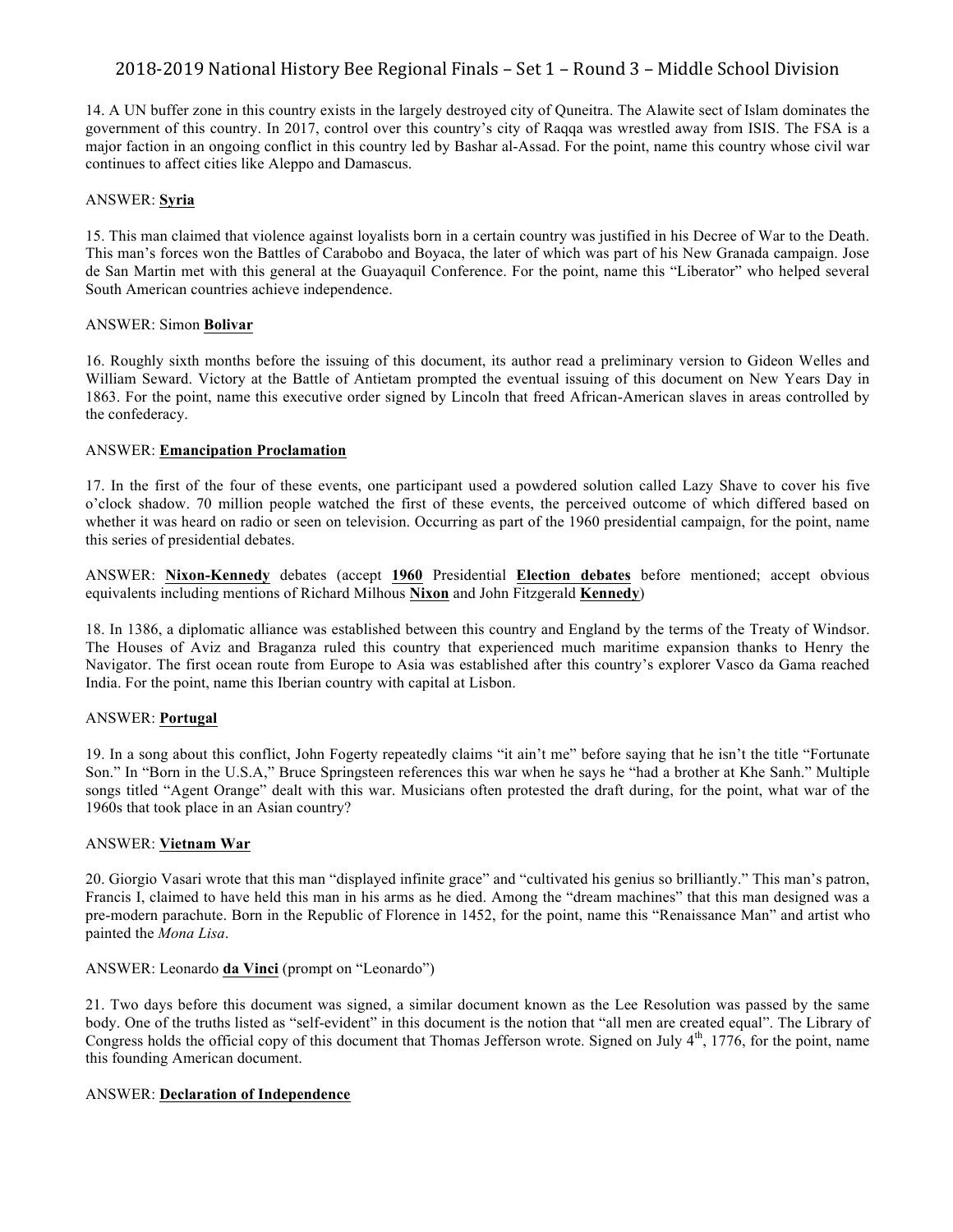22. While inspecting her troops in Tilbury, this figure gave a speech claiming that she had "the heart and stomach of a king." This woman's spymaster Francis Walsingham uncovered the Babington Plot, which sought to replace this figure with her Catholic cousin Mary, Queen of Scots. This Tudor queen notably never married. For the point, name this queen who was a patron for William Shakespeare.

# ANSWER: **Elizabeth I** of England (prompt on "Elizabeth" alone)

23. This country was the site of the Kappel Wars during the Reformation. Famous figures from this country during the Reformation included Huldrych Zwingli and John Calvin, who turned its largest French-speaking city into a theocracy. This country is divided into canton, and it has traditionally pursued a policy of neutrality. For the point, name this Alpine country where bankers have gotten rich for centuries in cities such as Zurich.

## ANSWER: **Switzerland**

24. This man first obtained a Congressional seat after incumbent David McIntosh opted to run for governor. This man once controversially said that he would only have a meal with another woman if his wife were present. In 2013, this man succeeded Mitch Daniels to become the  $50<sup>th</sup>$  governor of Indiana. Four years later, he succeeded Joe Biden in his current post. For the point, name this current Vice President of the United States.

# ANSWER: Mike **Pence**

25. In this city, Jeff Widener took a photograph of an "Unknown Rebel" standing in front of a tank during one protest. The June Fourth Movement organized a series of protests in this city that resulted in a summit in which Mikhail Gorbachev was invited from a neighboring country. In 1989, a series of student demonstrations occurred in this city's Tiananmen Square. For the point, name this capital city of China.

## ANSWER: **Beijing** (or **Peking**)

26. A total of 14 Sed Festivals were held by this leader, who defeated the forces of Hattusili III and his Hittites at the Battle of Kadesh. Three campaigns against Syria were led by this Pharaoh. Greek texts often use the name Ozymandias to refer to this ruler, four statues of whom appear on the outside of the Abu Simbel complex. For the point, name this Pharaoh who appeared in the biblical book of Exodus.

#### ANSWER: **Ramses** the **Great** (accept **Ramses II**)

27. Due to its unfavorability to one side, John Maynard Keynes described this agreement as a "Carthaginian peace". Henry Cabot Lodge led a group of Congressmen who opposed this agreement that was negotiated by the Big Four. The League of Nations was created in response to this agreement, which built on the Fourteen Points of Woodrow Wilson. For the point, name this 1919 treaty ending the First World War.

#### ANSWER: Treaty of **Versailles**

28. In 323 BC, this city was where Alexander the Great met his death. Etemenanki was a terraced temple in this city that was dedicated to the god Marduk. The Queen Semiramis was the dedicatee of an Ancient Wonder in this city known as the Hanging Gardens. A famous law code was written by this city's ruler Hammurabi. For the point, name this ancient Mesopotamian city that shares its name with an empire.

#### ANSWER: **Babylon**

29. In 1856, the Anti-Slavery Society made this Rochester native its agent from New York State. From 1979 to 1981, this figure's face was printed on the dollar coin. This figure founded a publication called the *Revolution* along with Elizabeth Cady Stanton. This woman received a \$100 fine that was never paid after attempting to vote in the 1872 presidential election. For the point, name this advocate of women's suffrage.

# ANSWER: Susan Brownell **Anthony**